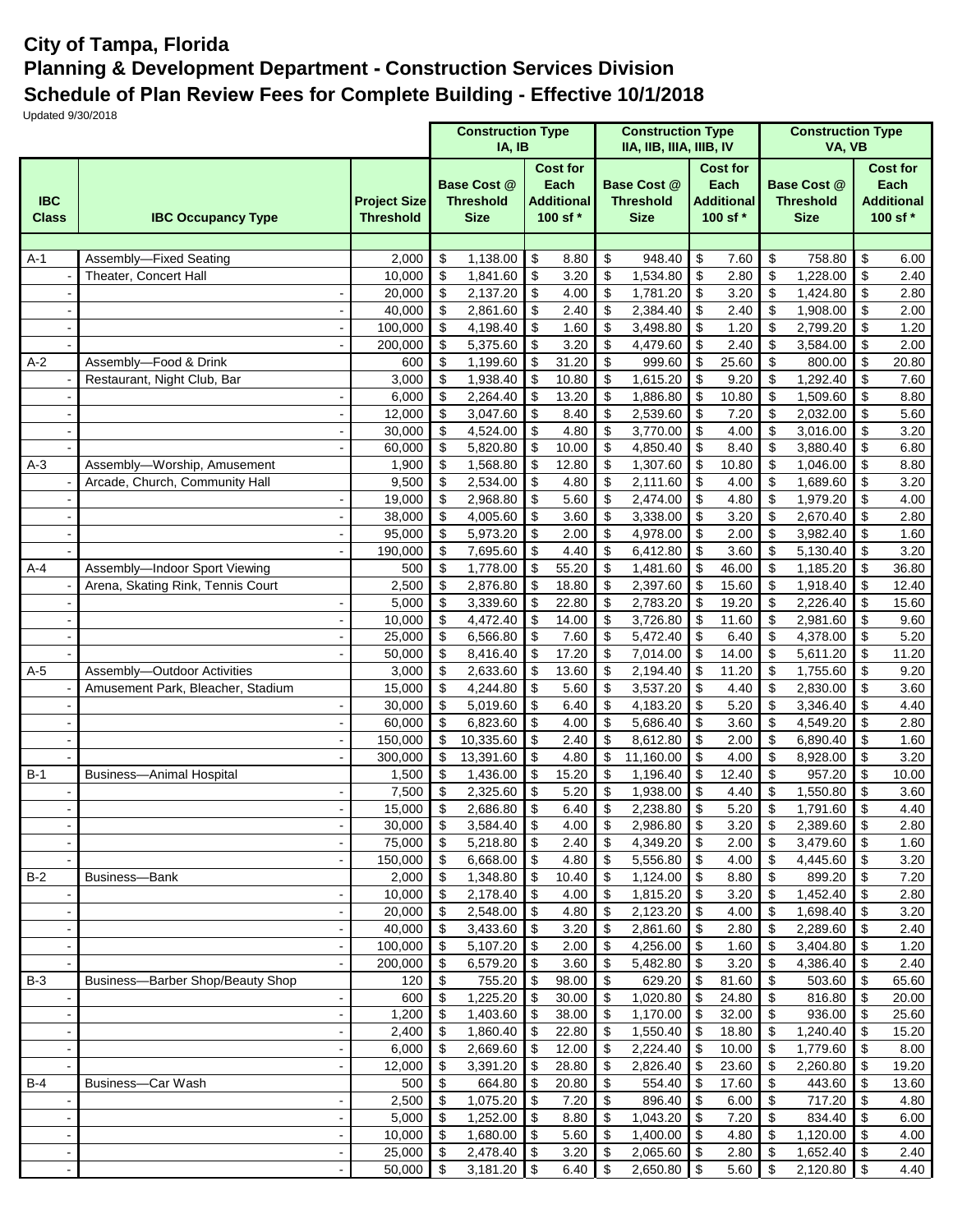| $B-5$  | Business-Clinic, Outpatient                     | 500            | \$                               | 995.20                 | \$                         | 30.80          | \$                            | 829.20                | l \$                      | 25.60          | \$                                     | 663.20               | \$           | 20.80         |
|--------|-------------------------------------------------|----------------|----------------------------------|------------------------|----------------------------|----------------|-------------------------------|-----------------------|---------------------------|----------------|----------------------------------------|----------------------|--------------|---------------|
|        |                                                 | 2,500          | $\sqrt[6]{\frac{1}{2}}$          | 1,608.00               | $\sqrt[6]{\frac{1}{2}}$    | 10.80          | \$                            | 1.340.00              | $\sqrt{3}$                | 9.20           | $\sqrt[6]{\frac{1}{2}}$                | 1,072.00             | \$           | 7.60          |
|        |                                                 | 5,000          | \$                               | 1,879.20               | \$                         | 13.20          | \$                            | 1,566.00              | $\sqrt{3}$                | 10.80          | $\boldsymbol{\mathsf{S}}$              | 1,252.80             | \$           | 8.80          |
|        |                                                 | 10,000         | \$                               | 2,530.00               | \$                         | 8.40           | \$                            | 2,108.40              | \$                        | 7.20           | $\boldsymbol{\mathsf{S}}$              | 1,686.80             | \$           | 5.60          |
|        |                                                 | 25,000         | \$                               | 3,757.60               | \$                         | 4.40           | \$                            | 3,131.60              | \$                        | 4.00           | \$                                     | 2,505.20             | \$           | 3.20          |
|        |                                                 | 50,000         | \$                               | 4,835.60               | \$                         | 9.60           | \$                            | 4,029.60              | \$                        | 8.40           | \$                                     | 3,224.00             | \$           | 6.80          |
| $B-6$  | <b>Business-Dry Cleaning</b>                    | 150            | \$                               | 835.60                 | \$                         | 86.80          | \$                            | 696.40                | \$                        | 72.40          | \$                                     | 557.20               | \$           | 58.00         |
|        |                                                 | 750            | \$                               | 1,355.20               | \$                         | 26.80          | \$                            | 1,129.20              | \$                        | 22.80          | \$                                     | 903.20               | \$           | 18.40         |
|        |                                                 | 1,500          | $\boldsymbol{\mathsf{S}}$        | 1,556.80               | \$                         | 34.40          | \$                            | 1,297.60              | \$                        | 28.80          | $\boldsymbol{\mathsf{S}}$              | 1,038.40             | \$           | 22.80         |
|        | $\blacksquare$                                  | 3,000          | \$                               | 2,067.60               | \$                         | 20.40          | \$                            | 1,723.20              | \$                        | 17.20          | \$                                     | 1,378.80             | \$           | 13.60         |
|        |                                                 | 7,500          | \$                               | 2,981.60               | \$                         | 10.80          | \$                            | 2,484.80              | \$                        | 9.20           | \$                                     | 1,988.00             | \$           | 7.60          |
|        |                                                 | 15,000         | \$                               | 3,795.60               | \$                         | 25.20          | \$                            | 3,162.80              | \$                        | 21.20          | \$                                     | 2,530.40             | \$           | 17.20         |
| $B-7$  | Business-Laboratory                             | 250            | $\overline{\boldsymbol{\theta}}$ | 838.40                 | \$                         | 52.40          | \$                            | 698.40                | \$                        | 44.00          | $\overline{\boldsymbol{\mathfrak{s}}}$ | 558.80               | \$           | 35.20         |
|        |                                                 | 1,250<br>2,500 | \$<br>\$                         | 1,360.40<br>1,555.60   | \$<br>\$                   | 16.00<br>20.40 | \$<br>\$                      | 1,133.60<br>1,296.40  | \$<br>\$                  | 13.20<br>17.20 | $\boldsymbol{\mathsf{S}}$<br>\$        | 906.80<br>1,037.20   | \$<br>\$     | 10.40         |
|        |                                                 | 5,000          | \$                               | 2,056.80               | \$                         | 12.00          | \$                            | $\overline{1,714.00}$ | $\boldsymbol{\mathsf{S}}$ | 10.00          | $\sqrt[6]{\frac{1}{2}}$                | 1,371.20             | \$           | 13.20<br>8.00 |
|        | $\blacksquare$                                  | 12,500         | \$                               | 2,939.20               | \$                         | 6.40           | \$                            | 2,449.20              | \$                        | 5.60           | \$                                     | 1,959.60             | \$           | 4.40          |
|        |                                                 | 25,000         | \$                               | 3,728.00               | \$                         | 15.20          | \$                            | 3,106.80              | \$                        | 12.40          | \$                                     | 2,485.60             | \$           | 10.00         |
| $B-8$  | Business-Motor Vehicle Showroom                 | 800            | \$                               | 1,537.60               | \$                         | 29.60          | \$                            | 1,281.60              | \$                        | 24.40          | $\boldsymbol{\mathsf{S}}$              | 1,025.20             | \$           | 19.60         |
|        |                                                 | 4,000          | \$                               | 2,475.20               | \$                         | 11.60          | \$                            | 2,062.80              | \$                        | 10.00          | \$                                     | 1,650.40             | \$           | 8.00          |
|        |                                                 | 8,000          | \$                               | 2,944.00               | \$                         | 13.60          | \$                            | 2,453.20              | \$                        | 11.20          | \$                                     | 1,962.80             | \$           | 9.20          |
|        | $\blacksquare$                                  | 16,000         | \$                               | 4,019.60               | \$                         | 8.80           | $\overline{\mathcal{S}}$      | 3,350.00              | $\boldsymbol{\mathsf{S}}$ | 7.60           | \$                                     | 2,679.60             | \$           | 6.00          |
|        |                                                 | 40,000         | \$                               | 6,142.40               | \$                         | 4.80           | \$                            | 5,118.80              | \$                        | 4.00           | \$                                     | 4,095.20             | \$           | 3.20          |
|        |                                                 | 80,000         | \$                               | 7,986.00               | \$                         | 10.00          | \$                            | 6,654.80              | $\boldsymbol{\$}$         | 8.40           | \$                                     | 5,324.00             | \$           | 6.80          |
| $B-9$  | <b>Business-Professional Office</b>             | 1,000          | \$                               | 1,267.60               | \$                         | 19.60          | \$                            | 1,056.40              | \$                        | 16.80          | \$                                     | 845.20               | \$           | 13.20         |
|        |                                                 | 5,000          | \$                               | 2,048.80               | \$                         | 7.20           | \$                            | 1,707.60              | $\boldsymbol{\mathsf{S}}$ | 6.00           | $\boldsymbol{\mathsf{S}}$              | 1,366.00             | \$           | 4.80          |
|        |                                                 | 10,000         | \$                               | 2,391.60               | \$                         | 8.40           | \$                            | 1,992.80              | $\sqrt{3}$                | 7.20           | $\boldsymbol{\mathsf{S}}$              | 1,594.40             | \$           | 5.60          |
|        |                                                 | 20,000         | \$                               | 3,215.60               | \$                         | 5.60           | $\overline{\mathcal{S}}$      | 2,679.60              | \$                        | 4.40           | \$                                     | 2,144.00             | \$           | 3.60          |
|        |                                                 | 50,000         | \$                               | 4,766.40               | \$                         | 3.20           | \$                            | 3,972.00              | $\boldsymbol{\$}$         | 2.80           | \$                                     | 3,177.60             | \$           | 2.00          |
|        |                                                 | 100,000        | \$                               | 6,130.80               | \$                         | 6.40           | \$                            | 5,109.20              | \$                        | 5.20           | \$                                     | 4,087.20             | \$           | 4.40          |
| $B-10$ | <b>Business-High Rise Office</b>                | 2,000          | \$                               | 1,090.40               | \$                         | 20.40          | \$                            | 1,036.80              | \$                        | 17.20          | \$                                     | 730.80               | \$           | 13.60         |
|        |                                                 | 10,000         | \$                               | 4,347.60               | \$                         | 7.60           | \$                            | 3,623.20              | \$                        | 6.40           | \$                                     | 2,898.40             | \$           | 5.20          |
|        |                                                 | 50,000         | \$                               | 7,289.60               | \$                         | 1.60           | $\sqrt[6]{\frac{1}{2}}$       | 6,074.40              | \$                        | 1.60           | $\boldsymbol{\mathsf{S}}$              | 4,860.00             | \$           | 1.20          |
|        |                                                 | 100,000        | $\mathfrak{s}$                   | 8,006.00               | \$                         | 4.40           | \$                            | 6,671.60              | \$                        | 3.60           | $\boldsymbol{\mathsf{S}}$              | 5,337.60             | \$           | 3.20          |
|        | $\blacksquare$                                  | 200,000        | \$                               | 12,084.80<br>15,846.80 | \$                         | 1.60           | \$                            | 10,070.80             | \$                        | 1.60           | \$                                     | 8,056.40             | \$           | 1.20          |
| $E-1$  | Educational-Group Occupancy                     | 500,000        | \$<br>\$                         |                        | \$                         | 0.80           | \$                            | 13,205.60             | \$<br>$\boldsymbol{\$}$   | 0.80<br>23.20  | \$                                     | 10,564.80            | \$           | 0.80          |
|        | 6+ persons, up to the 12th Grade                | 1,000<br>5,000 | $\boldsymbol{\mathsf{S}}$        | 1,814.40<br>2,925.60   | \$<br>\$                   | 27.60<br>10.80 | \$<br>$\overline{\mathbf{e}}$ | 1,512.00<br>2,438.00  | $\overline{\mathbf{3}}$   | 8.80           | \$<br>$\boldsymbol{\mathsf{S}}$        | 1,210.00<br>1,950.40 | \$<br>\$     | 18.80<br>7.20 |
|        |                                                 | 10,000         | \$                               | 3,454.00               | \$                         | 12.40          | \$                            | 2,878.40              | $\sqrt{3}$                | 10.40          | $\boldsymbol{\mathsf{S}}$              | 2,302.80             | \$           | 8.40          |
|        |                                                 | 20,000         | \$                               | 4,687.60               | \$                         | 8.00           | \$                            | 3,906.40              | \$                        | 6.80           | \$                                     | 3,125.20             | \$           | 5.60          |
|        |                                                 | 50.000         | $\overline{\mathbf{s}}$          | 7,081.60 \$            |                            | 4.40           | $\overline{\mathcal{S}}$      | $5,901.60$ \$         |                           | 3.60           | $\overline{\mathbf{s}}$                | 4,721.20             | $\mathbb{S}$ | 3.20          |
|        |                                                 | 100,000        | \$                               | 9,168.40               | $\sqrt[6]{\frac{1}{2}}$    | 9.20           | \$                            | 7,640.80              | $\sqrt{3}$                | 8.00           | \$                                     | 6,112.40             | \$           | 6.40          |
| $E-2$  | Educational-Day Care                            | 200            | $\boldsymbol{\mathsf{S}}$        | 846.40                 | $\sqrt{3}$                 | 66.00          | \$                            | 705.20                | $\sqrt{ }$                | 54.80          | \$                                     | 564.00               | \$           | 44.40         |
|        | 5+ children, older than 2 1/2 yrs               | 1,000          | $\boldsymbol{\mathsf{S}}$        | 1,373.60               | $\boldsymbol{\mathsf{S}}$  | 20.00          | \$                            | 1,144.80              | $\sqrt{3}$                | 16.80          | $\overline{\mathbf{3}}$                | 916.00               | \$           | 13.20         |
|        |                                                 | 2,000          | \$                               | 1,571.60               | $\boldsymbol{\mathsf{\$}}$ | 25.60          | \$                            | 1,309.60              | l \$                      | 21.20          | \$                                     | 1,047.60             | \$           | 17.20         |
|        |                                                 | 4,000          | $\boldsymbol{\mathsf{S}}$        | 2,079.20               | \$                         | 15.20          | \$                            | 1,733.20              | $\sqrt{3}$                | 12.40          | \$                                     | 1,386.40             | \$           | 10.00         |
|        | $\blacksquare$                                  | 10,000         | $\sqrt[6]{3}$                    | 2,974.40               | \$                         | 8.00           | \$                            | 2,478.40              | $\bullet$                 | 6.80           | \$                                     | 1,982.80             | \$           | 5.60          |
|        |                                                 | 20,000         | \$                               | 3,774.80               | $\boldsymbol{\mathsf{S}}$  | 19.20          | \$                            | 3,146.00              | l \$                      | 16.00          | \$                                     | 2,516.80             | \$           | 12.80         |
| $F-1$  | Factory Industrial-Moderate Hazard              | 2,000          | \$                               | 1,279.60               | $\sqrt{3}$                 | 8.80           | \$                            | 1,066.40              | $\sqrt{3}$                | 7.20           | \$                                     | 853.20               | \$           | 6.00          |
|        | $\blacksquare$                                  | 10,000         | $\sqrt[6]{3}$                    | 1,958.40               | \$                         | 3.20           | \$                            | 1,632.00              | $\sqrt{3}$                | 2.80           | \$                                     | 1,305.60             | \$           | 2.40          |
|        |                                                 | 20,000         | \$                               | 2,245.60               | \$                         | 4.80           | \$                            | 1,871.20              | $\sqrt{3}$                | 4.40           | \$                                     | 1,497.20             | \$           | 3.60          |
|        |                                                 | 40,000         | $\sqrt[6]{3}$                    | 3,185.20               | $\sqrt[6]{3}$              | 2.00           | $\boldsymbol{\mathsf{S}}$     | 2,654.00              | $\sqrt{3}$                | 1.60           | \$                                     | 2,123.20             | \$           | 1.20          |
|        | $\sim$                                          | 100,000        | $\sqrt[6]{3}$                    | 4,104.80               | \$                         | 1.20           | $\sqrt[6]{\frac{1}{2}}$       | 3,420.40              | $\sqrt{3}$                | 0.80           | \$                                     | 2,736.40             | \$           | 0.80          |
|        | $\blacksquare$                                  | 200,000        | \$                               | 4,761.60               | \$                         | 2.80           | \$                            | 3,968.00 \$           |                           | 2.40           | \$                                     | 3,174.40             | \$           | 2.00          |
| $F-2$  | Factory Industrial-Low Hazard<br>$\blacksquare$ | 1,500<br>7,500 | $\boldsymbol{\mathsf{S}}$<br>\$  | 1,582.80<br>2,561.20   | $\sqrt{3}$<br>\$           | 16.80<br>5.60  | \$<br>\$                      | 1,319.20<br>2,134.40  | l \$<br>$\sqrt{3}$        | 13.60<br>4.80  | \$<br>\$                               | 1,055.60<br>1,707.60 | \$           | 10.80<br>4.00 |
|        |                                                 | 15,000         |                                  |                        |                            |                |                               |                       |                           |                |                                        |                      | \$           |               |
|        | $\blacksquare$                                  | 30,000         | \$<br>$\sqrt[6]{3}$              | 2,974.00<br>3,984.40   | \$<br>\$                   | 6.80<br>4.40   | \$<br>\$                      | 2,478.40<br>3,320.00  | \$<br><b>S</b>            | 6.00<br>3.60   | \$<br>\$                               | 1,982.80<br>2,656.40 | \$<br>\$     | 4.80<br>3.20  |
|        |                                                 | 75,000         | $\sqrt[6]{3}$                    | 5,853.20               | \$                         | 2.40           | \$                            | 4,877.60              | $\boldsymbol{\$}$         | 2.00           | \$                                     | 3,902.00             | \$           | 2.00          |
|        | $\blacksquare$                                  | 150,000        | \$                               | 7,501.60               | \$                         | 5.20           | \$                            | 6,251.60              | $\bullet$                 | 4.40           | \$                                     | 5,001.20             | \$           | 3.60          |
| $H-1$  | High Hazard Group H-1                           | 2,000          | \$                               | 1,309.20               | \$                         | 8.00           | \$                            | 1,086.40              | $\sqrt{3}$                | 6.80           | \$                                     | 876.80               | \$           | 5.60          |
|        | Pose a detonation hazard                        | 10,000         | \$                               | 1,828.80               | \$                         | 3.20           | \$                            | 1,524.40              | l \$                      | 2.80           | \$                                     | 1,219.20             | \$           | 2.40          |
|        |                                                 | 50,000         | \$                               | 2,947.20               | \$                         | 1.60           | \$                            | 2,456.40              | $\bullet$                 | 1.20           | \$                                     | 1,964.80             | \$           | 1.20          |
|        |                                                 |                |                                  |                        |                            |                |                               |                       |                           |                |                                        |                      |              |               |
|        |                                                 | 100,000        | $\sqrt[6]{3}$                    | 3,490.40               | \$                         | 1.60           | \$                            | 2,908.80              | l \$                      | 1.60           | \$                                     | 2,326.80             | \$           | 1.20          |
|        | $\blacksquare$                                  | 200,000        | - \$                             | 4,750.00               | <b>S</b>                   | 1.20           | \$                            | 3,958.40 \$           |                           | 1.20           | -\$                                    | 3,166.80             | \$           | 0.80          |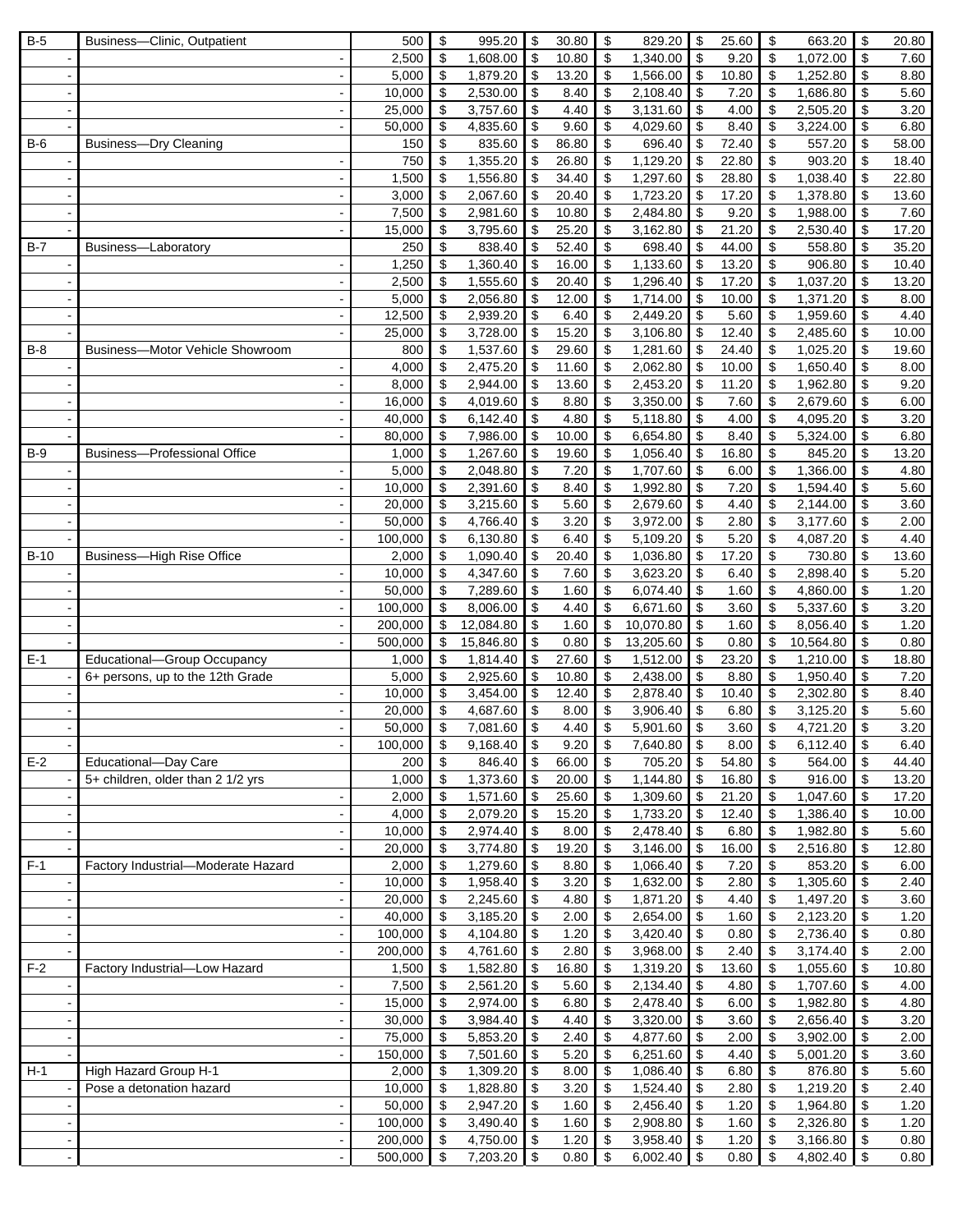| $H-2$          | High Hazard Group H-2                    | 1,000            | \$                        | 1,231.20             | \$                        | 19.20         | \$                        | 1,026.00                | \$                         | 16.40         | \$                         | 820.80               | \$<br>12.80        |
|----------------|------------------------------------------|------------------|---------------------------|----------------------|---------------------------|---------------|---------------------------|-------------------------|----------------------------|---------------|----------------------------|----------------------|--------------------|
|                | Pose a deflagration hazard               | 5,000            | \$                        | 1,993.60             | \$                        | 6.40          | \$                        | 1,661.60                | $\boldsymbol{\mathsf{S}}$  | 5.60          | \$                         | 1,328.80             | \$<br>4.40         |
|                |                                          | 10,000           | \$                        | 2,307.20             | \$                        | 8.00          | \$                        | 1,922.80                | \$                         | 6.80          | \$                         | 1,538.40             | \$<br>5.60         |
|                |                                          | 20,000           | \$                        | 3,083.20             | \$                        | 5.20          | \$                        | 2,569.60                | \$                         | 4.40          | \$                         | 2,055.60             | \$<br>3.60         |
|                |                                          | 50,000           | \$                        | 4,504.80             | \$                        | 2.80          | \$                        | 3,754.00                | \$                         | 2.40          | \$                         | 3,003.20             | \$<br>2.00         |
|                |                                          | 100,000          | \$                        | 5,764.40             | \$                        | 6.00          | \$                        | 4,803.60                | \$                         | 5.20          | \$                         | 3,842.80             | \$<br>4.00         |
| $H-3$          | High Hazard Group H-3                    | 2,000            | $\boldsymbol{\mathsf{S}}$ | 1,753.20             | \$                        | 13.60         | \$                        | 1,460.80                | $\boldsymbol{\mathsf{S}}$  | 11.20         | \$                         | 1,168.80             | \$<br>9.20         |
|                | Readily support combustion               | 10,000           | \$                        | 2,836.40             | \$                        | 4.80          | \$                        | 2,364.00                | \$                         | 4.00          | $\sqrt[6]{\frac{1}{2}}$    | 1,891.20             | \$<br>3.20         |
|                |                                          | 20,000           | \$                        | 3,296.00             | \$                        | 6.00          | $\mathfrak{S}$            | 2,746.80                | \$                         | 4.80          | \$                         | 2,197.20             | \$<br>4.00         |
|                |                                          | 40,000           | \$                        | 4,416.00             | \$                        | 3.60          | \$                        | 3,680.00                | \$                         | 3.20          | \$                         | 2,944.00             | \$<br>2.80         |
|                |                                          | 100,000          | \$                        | 6,495.20             | \$                        | 2.00          | \$                        | 5,412.80                | \$                         | 2.00          | \$                         | 4,330.40             | \$<br>1.60         |
|                |                                          | 200,000          | $\boldsymbol{\mathsf{S}}$ | 8,335.20             | \$                        | 4.40          | \$                        | 6,946.00                | \$                         | 3.60          | \$                         | 5,556.80             | \$<br>3.20         |
| $H-4$          | High Hazard Group H-4                    | 1,500            | \$                        | 1,364.80             | \$                        | 14.00         | \$                        | 1,137.20                | \$                         | 11.60         | $\boldsymbol{\mathsf{S}}$  | 910.00               | \$<br>9.60         |
|                | Pose health hazards                      | 7,500            | \$                        | 2,206.40             | \$                        | 5.20          | \$                        | 1,838.80                | $\boldsymbol{\mathsf{S}}$  | 4.40          | $\sqrt[6]{\frac{1}{2}}$    | 1,471.20             | \$<br>3.60         |
|                |                                          | 15,000           | \$                        | 2,568.00             | \$                        | 6.00          | \$                        | 2,140.00                | \$                         | 5.20          | \$                         | 1,712.00             | \$<br>4.00         |
|                |                                          | 30,000           | \$                        | 3,445.20             | \$                        | 4.00          | \$                        | 2,871.20                | \$                         | 3.20          | \$                         | 2,296.80             | \$<br>2.80         |
|                |                                          | 75,000           | \$                        | 5,082.80             | \$                        | 2.40          | \$                        | 4,235.60                | \$                         | 2.00          | \$                         | 3,388.40             | \$<br>1.60         |
|                |                                          | 150,000          | \$                        | 6,527.20             | \$                        | 4.80          | \$                        | 5,439.60                | \$                         | 4.00          | \$                         | 4,351.60             | \$<br>3.20         |
| $H-5$          | High Hazard Group H-5                    | 250              | \$                        | 1,314.80             | \$                        | 81.20         | \$                        | 1,096.00                | \$                         | 67.60         | \$                         | 876.80               | \$<br>54.40        |
|                | Semiconductor Fabrication, R&D           | 1,250            | $\boldsymbol{\mathsf{S}}$ | 2,127.20             | \$                        | 27.60         | \$                        | 1,772.40                | \$                         | 23.20         | \$                         | 1,418.00             | \$<br>18.80        |
|                |                                          | 2,500            | $\sqrt[6]{\frac{1}{2}}$   | 2,473.60             | \$                        | 34.00         | \$                        | 2,061.60                | \$                         | 28.00         | $\boldsymbol{\mathsf{S}}$  | 1,649.20             | \$<br>22.80        |
|                | $\blacksquare$                           | 5,000            | \$                        | 3,316.80             | \$                        | 21.20         | $\overline{\mathcal{S}}$  | 2,764.00                | $\boldsymbol{\mathsf{S}}$  | 17.60         | \$                         | 2,211.20             | \$<br>14.00        |
|                |                                          | 12,500           | \$                        | 4,885.20             | \$                        | 11.20         | \$                        | 4,070.80                | \$                         | 9.20          | \$                         | 3,256.80             | \$<br>7.60         |
|                |                                          | 25,000           | \$                        | 6,268.00             | \$                        | 25.20         | \$                        | 5,223.60                | \$                         | 21.20         | \$                         | 4,178.80             | \$<br>17.20        |
| $I-1$          | Institutional-17+ persons, ambulatory    | 450              | $\sqrt[6]{\frac{1}{2}}$   | 1,047.60             | \$                        | 36.00         | \$                        | 873.20                  | \$                         | 30.40         | $\boldsymbol{\mathsf{S}}$  | 698.80               | \$<br>24.00        |
|                |                                          | 2,250            | \$                        | 1,693.20             | \$                        | 12.80         | \$                        | 1,411.20                | \$                         | 10.80         | \$                         | 1,128.80             | \$<br>8.40         |
|                |                                          | 4,500            | \$                        | 1,977.20             | \$                        | 15.60         | \$                        | 1,648.00                | \$                         | 12.80         | $\boldsymbol{\mathsf{S}}$  | 1,318.00             | \$<br>10.40        |
|                |                                          | 9,000            | \$                        | 2,660.40             | \$                        | 9.60          | \$                        | 2,217.20                | \$                         | 8.00          | \$                         | 1,773.20             | \$<br>6.40         |
|                |                                          | 22,500           | \$                        | 3,946.80             | \$                        | 5.20          | \$                        | 3,288.80                | \$                         | 4.40          | \$                         | 2,631.20             | \$<br>3.60         |
|                |                                          | 45,000           | \$                        | 5,076.80             | \$                        | 11.20         | \$                        | 4,230.80                | \$                         | 9.60          | \$                         | 3,384.40             | \$<br>7.60         |
| $ -2$          | Institutional-6+ persons, non-ambulatory | 2,000            | $\boldsymbol{\mathsf{S}}$ | 1,452.40             | \$                        | 47.60         | \$                        | 1,210.40                | \$                         | 39.60         | \$                         | 968.40               | \$<br>32.00        |
|                |                                          | 10,000           | \$                        | 17,893.20            | \$                        | 26.80         | \$                        | 14,910.80               | \$                         | 22.40         | \$                         | 11,928.80            | \$<br>18.00        |
|                |                                          | 50,000           | \$                        | 28,533.60            | \$                        | 13.60         | \$                        | 23,778.00               | \$                         | 11.60         | \$                         | 19,022.40            | \$<br>9.20         |
|                | $\blacksquare$                           | 100,000          | $\mathfrak{s}$            | 35,426.80            | \$                        | 14.80         | \$                        | 29,522.40               | \$                         | 12.00         | \$                         | 23,618.00            | \$<br>10.00        |
|                |                                          | 200,000          | \$                        | 49,935.60            | \$                        | 10.40         | \$                        | 41,612.80               | \$                         | 8.80          | \$                         | 33,290.40            | \$<br>7.20         |
|                |                                          | 500,000          | \$                        | 81,188.40            | \$                        | 5.60          | \$                        | 67,656.80               | \$                         | 4.80          | \$                         | 54,125.60            | \$<br>4.00         |
| $1-3$          | Institutional-6+ persons, restrained     | 1,200            | $\boldsymbol{\mathsf{S}}$ | 1,947.60             | \$                        | 25.20         | \$                        | 1,623.20                | \$                         | 21.20         | \$                         | 1,298.40             | \$<br>17.20        |
|                |                                          | 6,000            | \$                        | 3,148.00             | \$                        | 8.80          | \$                        | 2,623.60                | \$                         | 7.60          | $\boldsymbol{\mathsf{S}}$  | 2,098.80             | \$<br>6.00         |
|                |                                          | 12,000           | \$                        | 3,672.80             | \$                        | 10.80         | \$                        | 3,060.80                | \$                         | 8.80          | $\sqrt[6]{\frac{1}{2}}$    | 2,448.40             | \$<br>7.20         |
|                |                                          | 24,000           | \$                        | 4,938.80             | \$                        | 6.80          | \$                        | 4,115.60                | \$                         | 5.60          | \$                         | 3,292.40             | \$<br>4.80         |
|                |                                          | 60,000           | $\sqrt[6]{2}$             | 7,316.40             | \$                        | 3.60          | \$                        | 6,097.20                | \$                         | 3.20          | \$                         | 4,877.60             | \$<br>2.80         |
|                |                                          | 120,000          | \$                        | 9,409.20             | $\bullet$                 | 8.00          | $\boldsymbol{\mathsf{S}}$ | 7,841.20                | $\bigoplus$                | 6.80          | \$                         | 6,272.80             | \$<br>5.60         |
| $  -4$         | Institutional-6+ persons, day care       | 250              | \$                        | 999.20               | $\sqrt{3}$                | 62.40         | \$                        | 832.80                  | $\sqrt{3}$                 | 52.00         | $\sqrt[6]{3}$              | 666.00               | \$<br>41.20        |
|                | $\blacksquare$                           | 1,250            | $\overline{\mathbf{3}}$   | 1,620.00             | \$                        | 20.00         | \$                        | $1,350.00$ \$           |                            | 16.80         | $\boldsymbol{\mathsf{S}}$  | 1,080.00             | \$<br>13.20        |
|                |                                          | 2,500            | \$                        | 1,865.20             | $\overline{\mathbf{3}}$   | 24.80         | \$                        | 1,554.40                | \$                         | 20.80         | $\overline{\mathbf{3}}$    | 1,243.60             | \$<br>16.80        |
|                |                                          | 5,000            | \$                        | 2,481.60             | $\sqrt[6]{\frac{1}{2}}$   | 15.20         | $\boldsymbol{\mathsf{S}}$ | 2,068.00                | $\boldsymbol{\mathsf{\$}}$ | 12.40         | \$                         | 1,654.80             | \$<br>10.00        |
|                | $\blacksquare$                           | 12,500           | \$                        | 3,594.40             | \$                        | 8.00          | $\overline{\mathbf{e}}$   | 2,995.60                | $\boldsymbol{\mathsf{S}}$  | 6.80          | $\boldsymbol{\mathsf{S}}$  | 2,396.00             | \$<br>5.60         |
|                |                                          | 25,000           | \$                        | 4,582.80             | \$                        | 18.80         | \$                        | 3,819.20                | \$                         | 15.60         | \$                         | 3,055.60             | \$<br>12.40        |
| $M-1$          | Mercantile-Department & Drug Store       | 1,000            | \$                        | 1,273.60             | $\sqrt{2}$                | 20.00         | \$                        | $1,061.20$ \$           |                            | 16.80         | \$                         | 849.20               | \$<br>13.20        |
|                |                                          | 5,000            | $\sqrt[6]{\frac{1}{2}}$   | 2,058.00             | $\boldsymbol{\mathsf{S}}$ | 7.20          | \$                        | 1,715.20                | $\boldsymbol{\$}$          | 6.00          | $\sqrt[6]{\frac{1}{2}}$    | 1,372.40             | \$<br>4.80         |
|                |                                          | 10,000           | \$                        | 2,403.60             | \$                        | 8.40          | \$                        | 2,003.20                | $\sqrt[6]{\frac{1}{2}}$    | 7.20          | \$                         | 1,602.40             | \$<br>5.60         |
|                |                                          | 20,000           | \$                        | 3,234.40             | \$                        | 5.60          | $\boldsymbol{\mathsf{S}}$ | 2,695.20                | $\boldsymbol{\mathsf{S}}$  | 4.80          | \$                         | 2,156.00             | \$<br>3.60         |
|                | $\sim$                                   | 50,000           | \$                        | 4,798.80             | \$                        | 3.20          | $\overline{\mathbf{e}}$   | 3,998.80                | \$                         | 2.80          | $\boldsymbol{\mathsf{\$}}$ | 3,199.20             | \$<br>2.00         |
|                | $\blacksquare$                           | 100,000          | \$                        | 6,174.00             | \$                        | 6.40          | \$                        | 5,145.20                | $\sqrt[6]{\frac{1}{2}}$    | 5.60          | \$                         | 4,116.00             | \$<br>4.40         |
| $M-2$          | Mercantile-Market                        | 2,000            | \$                        | 1,407.60             | $\sqrt[6]{3}$             | 10.80         | \$                        | 1,172.80                | $\boldsymbol{\$}$          | 9.20          | \$                         | 938.40               | \$<br>7.20         |
|                | $\blacksquare$                           | 10,000           | $\overline{\mathbf{3}}$   | 2,272.00             | \$                        | 4.40          | \$                        | 1,893.20                | $\boldsymbol{\mathsf{S}}$  | 3.60          | $\boldsymbol{\mathsf{S}}$  | 1,514.40             | \$<br>2.80         |
|                |                                          | 20,000           | \$                        | 2,669.60             | \$                        | 4.80          | \$                        | 2,224.40                | $\boldsymbol{\$}$          | 4.40          | \$                         | 1,779.60             | \$<br>3.60         |
|                |                                          | 40,000           | \$                        | 3,610.00             | $\sqrt[6]{3}$             | 3.20          | $\boldsymbol{\mathsf{S}}$ | 3,008.00                | $\bullet$                  | 2.80          | \$                         | 2,406.40             | \$<br>2.40         |
|                | $\blacksquare$                           | 100,000          | \$                        | 5,408.80             | $\mathfrak{S}$            | 2.00          | \$                        | 4,507.20                | $\boldsymbol{\mathsf{S}}$  | 1.60          | \$                         | 3,606.00             | \$<br>1.60         |
|                |                                          | 200,000          | $\boldsymbol{\mathsf{S}}$ | 6,984.40             | \$                        | 3.60          | \$                        | 5,820.40                | \$                         | 3.20          | \$                         | 4,656.40             | \$<br>2.80         |
|                | $\blacksquare$                           |                  |                           |                      |                           |               |                           |                         |                            |               |                            |                      |                    |
| $M-3$          | Mercantile-Motor fuel-dispensing         | 500              | \$                        | 1,259.20             | \$                        | 38.80         | \$                        | 1,049.20                | $\sqrt{3}$                 | 32.40         | \$                         | 840.00               | \$<br>25.60        |
|                | $\overline{a}$                           | 2,500            | \$                        | 2,029.60             | \$                        | 15.20         | \$                        | 1,691.60                | \$                         | 12.40         | \$                         | 1,353.60             | \$<br>10.00        |
|                |                                          | 5,000            | \$                        | 2,400.40             | \$                        | 17.60         | \$                        | 2,000.00                | \$                         | 14.80         | \$                         | 1,600.40             | \$<br>11.60        |
|                |                                          | 10,000           | \$                        | 3,262.40             | $\sqrt[6]{3}$             | 11.20         | $\sqrt[6]{\frac{1}{2}}$   | 2,718.80                | $\sqrt{3}$                 | 9.60          | $\sqrt[6]{3}$              | 2,175.20             | \$<br>7.60         |
| $\blacksquare$ | $\sim$                                   | 25,000<br>50,000 | -\$                       | 4,941.20<br>6,402.80 | \$                        | 6.00<br>12.80 | $\boldsymbol{\mathsf{S}}$ | 4,117.60<br>5,335.60 \$ | $\sqrt{3}$                 | 5.20<br>10.80 | -\$                        | 3,294.40<br>4,268.40 | \$<br>4.00<br>8.80 |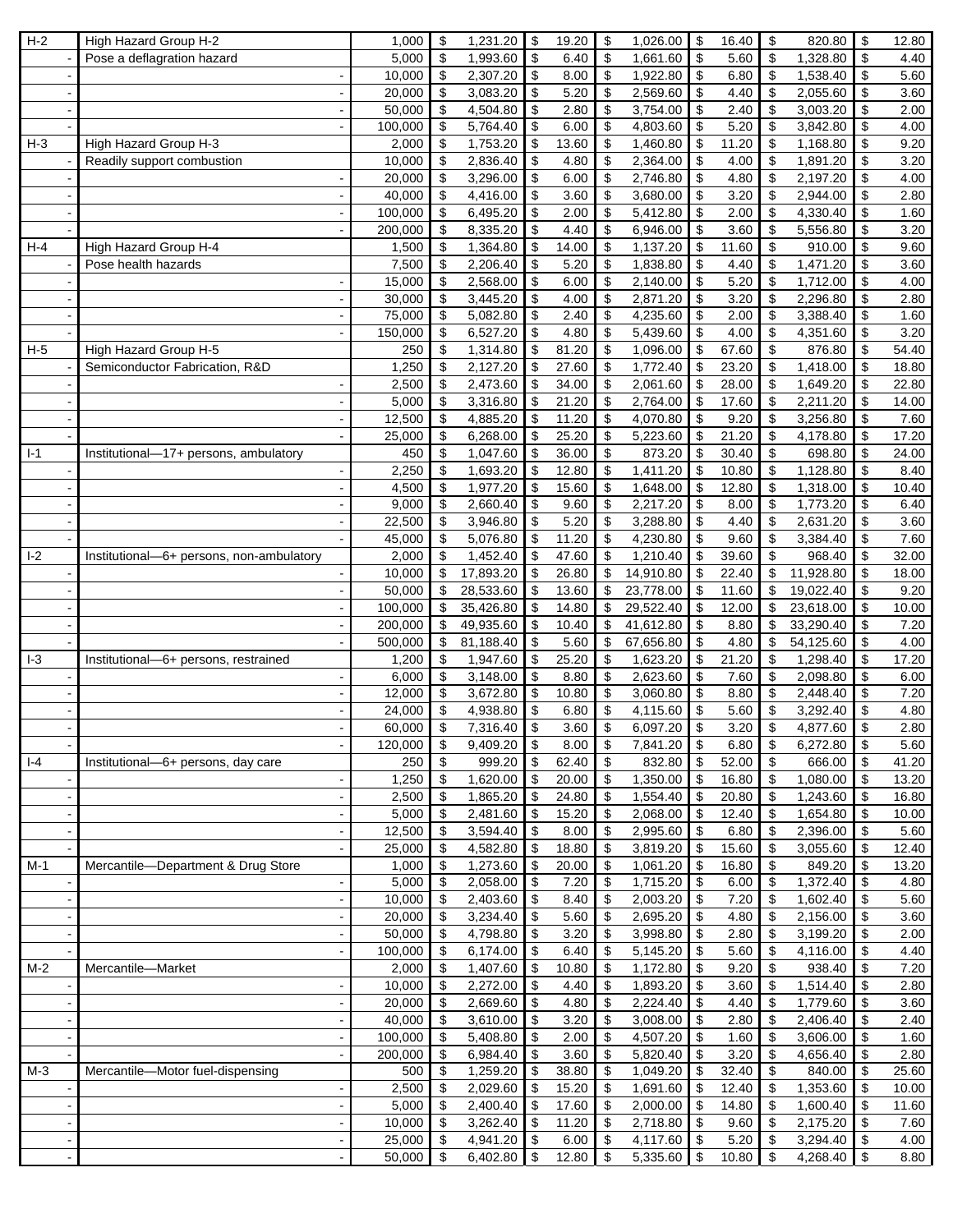| $M-4$    | Mercantile-Retail or wholesale store                   | 7,500            | \$                                                     | 2,656.40               | \$                         | 5.60          | \$                        | 2,213.60                  | \$                                     | 4.80          | \$                               | 1,770.80            | \$                        | 4.00         |
|----------|--------------------------------------------------------|------------------|--------------------------------------------------------|------------------------|----------------------------|---------------|---------------------------|---------------------------|----------------------------------------|---------------|----------------------------------|---------------------|---------------------------|--------------|
|          |                                                        | 37,500           | \$                                                     | 4,274.40               | \$                         | 2.40          | \$                        | 3,561.60                  | \$                                     | 2.00          | \$                               | 2,849.60            | \$                        | 2.00         |
|          |                                                        | 75,000           | \$                                                     | 5,093.60               | \$                         | 2.80          | $\sqrt[6]{\frac{1}{2}}$   | 4,245.20                  | $\bullet$                              | 2.40          | \$                               | 3,396.00            | \$                        | 2.00         |
|          | $\blacksquare$                                         | 150,000          | \$                                                     | 6,955.60               | \$                         | 2.00          | \$                        | 5,796.00                  | \$                                     | 1.60          | \$                               | 4,636.80            | \$                        | 1.60         |
|          |                                                        | 375,000          | \$                                                     | 10,650.40              | \$                         | 1.20          | \$                        | 8,875.60                  | \$                                     | 1.20          | \$                               | 7,100.40            | \$                        | 0.80         |
|          |                                                        | 750,000          | \$                                                     | 13,891.60              | \$                         | 2.40          | \$                        | 11,576.40                 | \$                                     | 2.00          | \$                               | 9,261.20            | \$                        | 1.60         |
| $R-1$    | Residential-Transient                                  | 6,000            | \$                                                     | 6,310.80               | \$                         | 16.00         | \$                        | 5,259.20                  | \$                                     | 13.20         | \$                               | 4,207.60            | \$                        | 10.40        |
|          | Boarding Houses, Hotels, Motels                        | 30,000           | \$                                                     | 10,080.80              | \$                         | 8.00          | \$                        | 8,400.40                  | $\boldsymbol{\mathsf{S}}$              | 6.80          | \$                               | 6,720.40            | \$                        | 5.60         |
|          |                                                        | 60,000           | \$                                                     | 12,426.40              | \$                         | 8.40          | \$                        | 10,355.20                 | $\sqrt[6]{3}$                          | 7.20          | \$                               | 8,284.00            | \$                        | 5.60         |
|          | $\mathbf{r}$                                           | 120,000          | \$                                                     | 17,425.60              | \$                         | 6.00          | \$                        | 14,521.60                 | \$                                     | 5.20          | \$                               | 11,617.20           | \$                        | 4.40         |
|          |                                                        | 300,000          | \$<br>\$                                               | 28,050.00<br>37,133.20 | \$<br>\$                   | 3.20          | \$                        | 23,374.80<br>30,944.40    | \$                                     | 2.80          | \$                               | 18,700.00           | \$<br>\$                  | 2.40         |
| $R-2$    | Residential-Permanent, 3+ Dwellings                    | 600,000<br>2,000 | \$                                                     | 960.40                 | \$                         | 6.40<br>4.40  | \$<br>\$                  | 800.40                    | \$<br>\$                               | 5.60<br>4.00  | \$<br>\$                         | 24,755.60<br>640.80 | \$                        | 4.40<br>3.20 |
|          | Apartment, Dormitory, Timeshare                        | 20,000           | \$                                                     | 15,407.60              | \$                         | 11.60         | \$                        | 12,839.60                 | \$                                     | 9.60          | \$                               | 10,271.60           | \$                        | 8.00         |
|          |                                                        | 100,000          | \$                                                     | 30,490.00              | \$                         | 12.40         | \$                        | 25,408.40                 | \$                                     | 10.40         | \$                               | 20,326.80           | \$                        | 8.40         |
|          |                                                        | 200,000          | \$                                                     | 42,951.60              | \$                         | 9.20          | \$                        | 35,792.80                 | \$                                     | 7.60          | \$                               | 28,634.40           | \$                        | 6.00         |
|          | $\blacksquare$                                         | 400,000          | \$                                                     | 69,741.60              | \$                         | 4.80          | \$                        | 58,118.00                 | $\overline{\mathbf{3}}$                | 4.00          | \$                               | 46,494.40           | \$                        | 3.20         |
|          |                                                        | 1,000,000        | \$                                                     | 92,511.60              | \$                         | 9.20          | \$                        | 77,092.80                 | \$                                     | 8.00          | \$                               | 61,674.40           | \$                        | 6.40         |
| $R - 3A$ | Dwellings-Custom Homes                                 | 500              | \$                                                     | 578.80                 | \$                         | 3.60          | \$                        | 482.40                    | \$                                     | 3.20          | $\boldsymbol{\mathsf{S}}$        | 386.00              | \$                        | 2.80         |
|          |                                                        | 1,500            | \$                                                     | 972.80                 | \$                         | 8.80          | $\overline{\mathcal{S}}$  | 810.80                    | $\overline{\mathbf{3}}$                | 7.20          | $\overline{\boldsymbol{\theta}}$ | 648.40              | \$                        | 6.00         |
|          |                                                        | 2,500            | \$                                                     | 1,057.20               | \$                         | 14.80         | \$                        | 881.20                    | \$                                     | 12.00         | \$                               | 704.80              | \$                        | 9.60         |
|          | $\overline{\phantom{a}}$                               | 3,500            | $\boldsymbol{\mathsf{S}}$                              | 1,202.40               | \$                         | 13.20         | \$                        | 1,002.00                  | \$                                     | 11.20         | \$                               | 801.60              | \$                        | 9.20         |
|          | $\sim$                                                 | 4,500            | \$                                                     | 1,336.00               | \$                         | 9.20          | $\,$                      | 1,113.20                  | \$                                     | 8.00          | \$                               | 890.40              | \$                        | 6.40         |
|          |                                                        | 6,500            | \$                                                     | 1,520.00               | \$                         | 5.60          | \$                        | 1,266.80                  | \$                                     | 4.80          | \$                               | 1,013.60            | \$                        | 4.00         |
|          |                                                        | 10,000           | \$                                                     | 1,711.20               | \$                         | 17.60         | \$                        | 1,426.00                  | \$                                     | 14.80         | $\boldsymbol{\mathsf{S}}$        | 1,140.80            | \$                        | 11.60        |
| $R - 3B$ | Dwellings-Models, First Master Plan                    | 1,500            | $\boldsymbol{\mathsf{S}}$                              | 967.60                 | \$                         | 8.40          | \$                        | 806.00                    | $\overline{\mathbf{s}}$                | 7.20          | $\overline{\mathbf{3}}$          | 645.20              | \$                        | 6.00         |
|          |                                                        | 2,500            | \$                                                     | 1,051.60               | \$                         | 14.80         | \$                        | 876.00                    | $\sqrt{3}$                             | 12.00         | $\sqrt[6]{\frac{1}{2}}$          | 701.20              | \$                        | 9.60         |
|          |                                                        | 3,500            | $\boldsymbol{\mathsf{S}}$                              | 1,195.20               | \$                         | 13.20         | \$                        | 996.00                    | $\frac{1}{2}$                          | 11.20         | $\overline{\mathbf{3}}$          | 797.20              | \$                        | 9.20         |
|          | $\sim$                                                 | 4,500            | \$                                                     | 1,328.40               | \$                         | 9.20          | \$                        | 1,106.80                  | \$                                     | 8.00          | \$                               | 885.60              | \$                        | 6.40         |
|          |                                                        | 6,500            | \$                                                     | 1,511.60               | \$                         | 5.60          | \$                        | 1,259.60                  | \$                                     | 4.80          | \$                               | 1,007.60            | \$                        | 4.00         |
|          |                                                        | 10,000           | \$                                                     | 1,701.20               | \$                         | 17.20         | \$                        | 1,417.60                  | $\bullet$<br>$\boldsymbol{\mathsf{S}}$ | 14.00         | $\boldsymbol{\mathsf{S}}$        | 1,134.00            | \$                        | 11.60        |
| $R-3C$   | Dwellings-Production Phase<br>of Master Plan (repeats) | 1,500<br>2,500   | $\boldsymbol{\mathsf{S}}$<br>\$                        | 872.80<br>952.40       | \$<br>\$                   | 8.00<br>14.80 | \$<br>\$                  | 727.20<br>793.20          | $\boldsymbol{\mathsf{S}}$              | 6.80<br>12.00 | \$<br>\$                         | 581.60<br>634.80    | \$<br>\$                  | 5.60<br>9.60 |
|          |                                                        | 3,500            | $\boldsymbol{\mathsf{S}}$                              | 1,096.00               | $\boldsymbol{\mathsf{S}}$  | 10.00         | \$                        | 913.20                    | $\sqrt{3}$                             | 8.40          | $\boldsymbol{\mathsf{S}}$        | 730.80              | \$                        | 6.80         |
|          | $\sim$                                                 | 4,500            | $\boldsymbol{\mathsf{S}}$                              | 1,193.20               | \$                         | 8.80          | \$                        | 994.40                    | \$                                     | 7.60          | \$                               | 795.60              | \$                        | 6.00         |
|          |                                                        | 6,500            | \$                                                     | 1,367.20               | \$                         | 5.60          | \$                        | 1,139.20                  | \$                                     | 4.80          | \$                               | 911.60              | \$                        | 4.00         |
|          |                                                        | 10,000           | \$                                                     | $\overline{1,}552.40$  | \$                         | 16.00         | \$                        | 1,294.00                  | \$                                     | 12.80         | \$                               | 1,034.80            | \$                        | 10.40        |
| $R-3D$   | Dwellings Accessory Structure - Shed,                  | 250              |                                                        |                        |                            |               |                           |                           |                                        |               |                                  |                     |                           |              |
|          | Deck, Gazebo, Pergola                                  | 1,250            |                                                        |                        |                            |               |                           |                           |                                        |               |                                  |                     |                           |              |
|          |                                                        | 2,500            |                                                        |                        |                            |               |                           |                           |                                        |               |                                  |                     |                           |              |
|          |                                                        | 5,000            |                                                        |                        |                            |               |                           |                           |                                        |               |                                  |                     |                           |              |
|          |                                                        | 12,500           |                                                        |                        |                            |               |                           |                           |                                        |               |                                  |                     |                           |              |
|          |                                                        | 25,000           |                                                        |                        |                            |               |                           |                           |                                        |               |                                  |                     |                           |              |
| $R-4$    | Residential-Assisted Living (6-16 persons)             | 500              | $\boldsymbol{\mathsf{S}}$                              | 1,007.20               | $\boldsymbol{\mathsf{S}}$  | 31.60         | $\boldsymbol{\mathsf{S}}$ | 840.00                    | $\sqrt{3}$                             | 26.00         | \$                               | 672.00              | \$                        | 21.20        |
|          |                                                        | 2,500            | $\boldsymbol{\mathsf{S}}$                              | 1,634.00               | $\overline{\$}$            | 10.00         | \$                        | 1,361.60                  | $\overline{\mathbf{3}}$                | 8.40          | $\boldsymbol{\mathsf{S}}$        | 1,089.20            | \$                        | 6.80         |
|          |                                                        | 5,000            | \$                                                     | 1,877.20               | $\bigoplus$                | 12.40         | \$                        | 1,564.40                  | l \$                                   | 10.40         | $\sqrt[6]{3}$                    | 1,251.60            | \$                        | 8.40         |
|          | $\blacksquare$                                         | 10,000           | $\sqrt[6]{3}$                                          | 2,492.40               | \$                         | 7.60          | \$                        | 2,077.20                  | $\bullet$                              | 6.40          | $\overline{\mathbf{3}}$          | 1,662.00            | \$                        | 5.20         |
|          | $\sim$                                                 | 25,000           | $\sqrt[6]{3}$                                          | 3,592.40               | $\boldsymbol{\mathsf{S}}$  | 4.40          | $\,$                      | 2,993.60                  | $\bullet$                              | 3.60          | $\boldsymbol{\mathsf{s}}$        | 2,394.80            | \$                        | 2.80         |
|          | $\blacksquare$                                         | 50,000           | \$                                                     | 4,574.00               | \$                         | 9.20          | \$                        | 3,811.60                  | $\sqrt{ }$                             | 8.00          | \$                               | 3,049.20            | \$                        | 6.40         |
| $S-1A$   | Storage-Moderate Hazard                                | 5,000            | $\boldsymbol{\mathsf{S}}$<br>$\boldsymbol{\mathsf{S}}$ | 1,254.40<br>2,029.20   | $\sqrt{3}$<br>\$           | 4.00          | \$                        | $1,045.20$ \$<br>1,691.20 | $\sqrt{3}$                             | 3.60          | \$                               | 836.00<br>1,353.20  | \$<br>\$                  | 2.80<br>1.20 |
|          |                                                        | 25,000<br>50,000 | $\boldsymbol{\mathsf{S}}$                              | 2,358.80               | \$                         | 1.60<br>2.00  | \$<br>\$                  | 1,965.60 \$               |                                        | 1.60<br>1.60  | \$<br>$\boldsymbol{\mathsf{s}}$  | 1,572.40            | \$                        | 1.60         |
|          |                                                        | 100,000          | $\boldsymbol{\mathsf{S}}$                              | 3,161.20               | \$                         | 1.20          | $\overline{\mathbf{3}}$   | 2,634.40                  | $\sqrt{ }$                             | 1.20          | \$                               | 2,107.60            | \$                        | 1.20         |
|          | $\blacksquare$                                         | 250,000          | $\boldsymbol{\mathsf{S}}$                              | 4,651.20               | $\boldsymbol{\mathsf{S}}$  | 0.80          | \$                        | 3,876.40                  | l \$                                   | 0.80          | \$                               | 3,100.80            | \$                        | 0.80         |
|          |                                                        | 500,000          | $\sqrt[6]{\frac{1}{2}}$                                | 5,968.40               | \$                         | 1.60          | $\,$                      | 4,973.60 \$               |                                        | 1.20          | $\boldsymbol{\mathsf{S}}$        | 3,979.20            | \$                        | 1.20         |
| $S-1B$   | Storage-Moderate Hazard, Repair Garage                 | 500              | $\boldsymbol{\mathsf{S}}$                              | 780.40                 | $\sqrt{3}$                 | 24.40         | $\boldsymbol{\mathsf{S}}$ | 650.40 \$                 |                                        | 20.40         | $\sqrt[6]{3}$                    | 520.40              | \$                        | 16.40        |
|          | Motor Vehicles (not High Hazard)                       | 2,500            | $\sqrt[6]{3}$                                          | 1,264.80               | \$                         | 8.00          | $\boldsymbol{\mathsf{S}}$ | 1,054.00                  | l \$                                   | 6.80          | $\sqrt[6]{\frac{1}{2}}$          | 843.20              | \$                        | 5.60         |
|          |                                                        | 5,000            | $\boldsymbol{\mathsf{S}}$                              | 1,459.60               | \$                         | 10.00         | \$                        | 1,216.40                  | l \$                                   | 8.40          | $\boldsymbol{\mathsf{S}}$        | 973.20              | \$                        | 6.80         |
|          |                                                        | 10,000           | $\sqrt[6]{3}$                                          | 1,946.40               | \$                         | 6.00          | $\boldsymbol{\mathsf{S}}$ | 1,622.00                  | l \$                                   | 5.20          | $\sqrt[6]{3}$                    | 1,297.60            | \$                        | 4.40         |
|          | $\overline{\phantom{a}}$                               | 25,000           | $\sqrt[6]{3}$                                          | 2,831.20               | \$                         | 3.60          | $\sqrt[6]{\frac{1}{2}}$   | 2,359.20                  | $\sqrt{3}$                             | 2.80          | \$                               | 1,887.20            | \$                        | 2.40         |
|          |                                                        | 50,000           | \$                                                     | 3,614.00               | \$                         | 7.60          | \$                        | $3,012.00$ \$             |                                        | 6.40          | \$                               | 2,409.20            | \$                        | 5.20         |
| $S-2A$   | Storage-Low Hazard                                     | 14,500           | \$                                                     | 2,302.80               | \$                         | 2.80          | \$                        | 1,919.20                  | l \$                                   | 2.40          | \$                               | 1,535.20            | \$                        | 2.00         |
|          | $\overline{\phantom{a}}$                               | 72,500           | \$                                                     | 3,699.20               | \$                         | 1.20          | \$                        | $3,082.80$ \$             |                                        | 1.20          | \$                               | 2,466.00            | \$                        | 1.20         |
|          |                                                        | 145,000          | \$                                                     | 4,440.40               | \$                         | 1.60          | \$                        | 3,700.40                  | $\sqrt{3}$                             | 1.20          | \$                               | 2,960.40            | \$                        | 1.20         |
|          |                                                        | 290,000          | $\sqrt[6]{3}$                                          | 6,102.00               | $\sqrt{3}$                 | 1.20          | $\overline{\mathbf{3}}$   | 5,085.20                  | l \$                                   | 1.20          | \$                               | 4,068.00            | \$                        | 0.80         |
|          |                                                        | 725,000          | $\sqrt[6]{3}$                                          | 9,454.00               | $\sqrt[6]{3}$              | 0.80          | $$\mathfrak{s}$$          | 7,878.40 \$               |                                        | 0.80          | $\sqrt[6]{3}$                    | 6,302.80            | \$                        | 0.80         |
|          | $\blacksquare$                                         | 1,450,000        | $\overline{\mathbf{3}}$                                | 12,318.40              | $\boldsymbol{\mathsf{\$}}$ | 1.20          | $\overline{\$}$           | $10,265.60$ \$            |                                        | 1.20          | $\overline{\mathbf{3}}$          | 8,212.40            | $\boldsymbol{\mathsf{S}}$ | 0.80         |